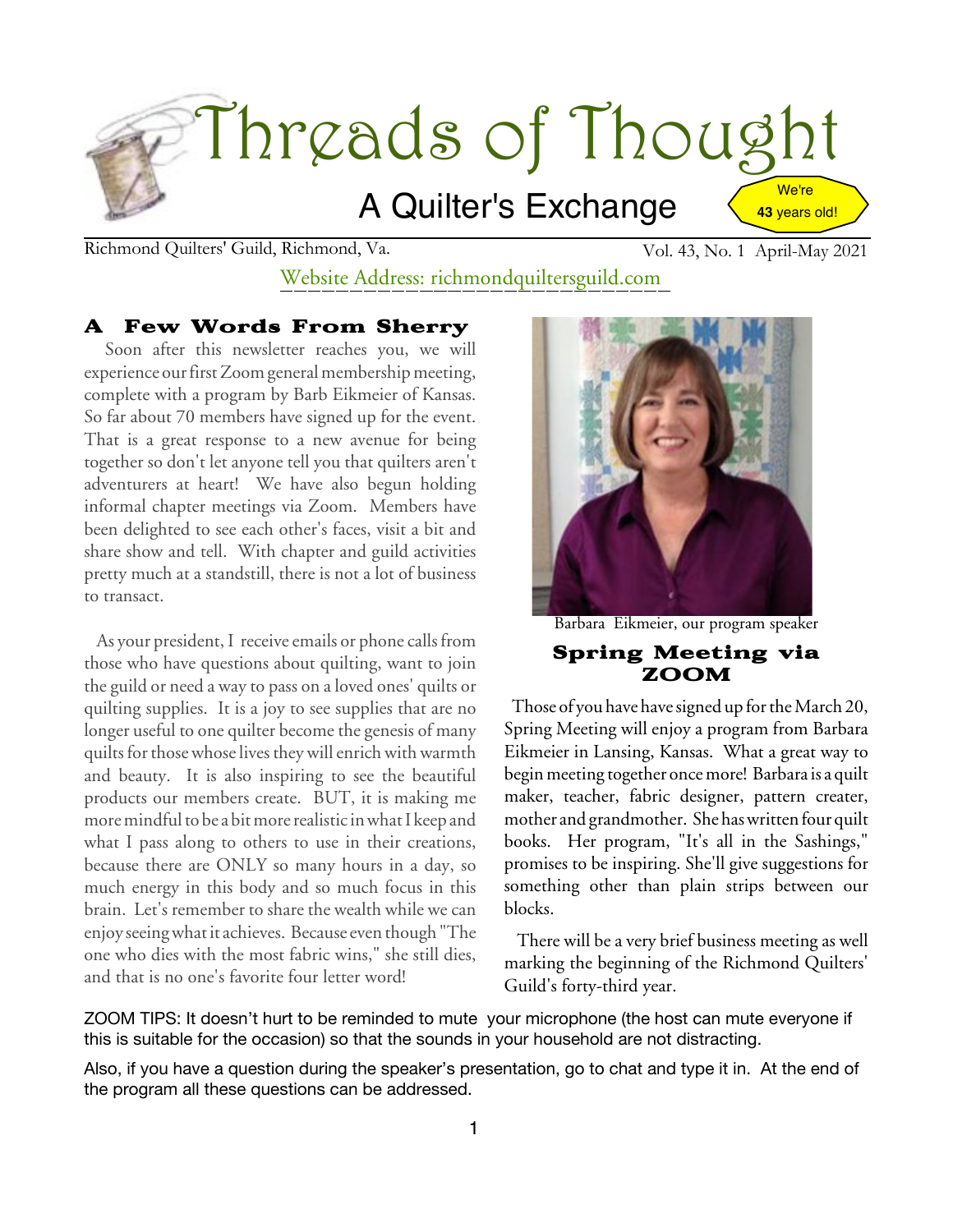#### **RQG Board Minutes… Zoom Meeting, February 21, 2021 2 PM**

Sherry Whitford called the meeting to order at roughly 2:15 PM. Present were Sherry Whitford, Jan Humphreys, Sandy Collins, Linda Thompson, Bobbie Stein, Ann Shibut, Jennifer Plate, Michelle Pease, Nancy Buckland, Barbara Vonada, AnneWright, and Regena Young.

Sherry has forwarded the Zoom registration bill of \$118.05 to the Treasurer for payment.

There were no motions made nor votes taken at this meeting,

There was discussion about the mechanics of using Zoom for chapter meetings, i.e., additional administrators etc. for this. Problems using Zoom were also brought up, with suggestions for solutions. Crazy Quilts chapter is planning to have a Zoom meeting shortly, and Hospitality will have their April meeting via Zoom. The Guild spring meeting also will be via Zoom. An announcement regarding the speaker and plans has been sent to all members already. Closer to the date an invitation will be sent; members need to respond to that and only those planning to come will be sent the link to join the Zoom meeting. Regena Young suggested having some one monitor chat to collect questions for the program presenter in one batch.

There was discussion about paying members who present Guild programs and it was the consensus that the Guild needed a written policy about this.. Jennifer Plate volunteered to write a proposed policy to be discussed and voted upon at the next Board meeting.

Nancy Buckland said that she has reserved her church for September 18 for a fall meeting, in case a "live program" is possible at that time. (This is a date corrected by Nancy subsequent to the meeting after checking her notes.)

The next Board meeting will be on June 6, via Zoom. The meeting was adjourned at 3:15. Ann Shibut, Secretary

Threads of Thought is published 6 times a year by the Richmond Quilters' Guild. Send news items, inquiries, advertisements and suggestions to the editor, Ann Shibut, at 804 Derby Drive, Richmond, VA 23229 *or* use e-mail: ashibut@comcast.net. Telephone: 741-1374 or cell, 276-591-8546. Newsletter deadline: 2nd Monday of the month. For changes of address please notify your chapter treasurer.

#### **Richmond Quilters' Guild Officers**

| President                   | Sherry Whitford  | 787-566-1928 or sherry.whitford@gmail.com |
|-----------------------------|------------------|-------------------------------------------|
| Vice President Bobbie Stein |                  | 804-364-5544 or bobbiemstein@aol.com      |
| Secretary                   | Ann Shibut       | 804-741-1374 or ashibut@comcast.net       |
| Treasurer                   | Anne Wright      | 804-520-1426 or anneqlt@aol.com           |
| Prog. Chair                 | Elma Cooper      | 804-320-8773 or elmacooper@gmail.co       |
|                             | Nancy Buckand    | 804-347-7674 or L2Quilt@hotmail.com       |
| Web-master                  | Marina Hernandez | rvaguild@gmail.com                        |

# Newsletter Schedule 2021**-**2022 Guild

#### Year

The deadlines for the coming months:

- . June/July issue May 10, 2021
- Aug/Sept issue July 12, 2021
- Oct/Nov issue Sept13, 2021
- Dec/Jan issue Nov 8, 2021
- Feb/ March issue Jan 10, 2022

This last is the issue for slates of officers for the coming year in the chapter new if we are back to regular meetings. I love getting photos and news which would be of interest to Guild members, so send them along at any time.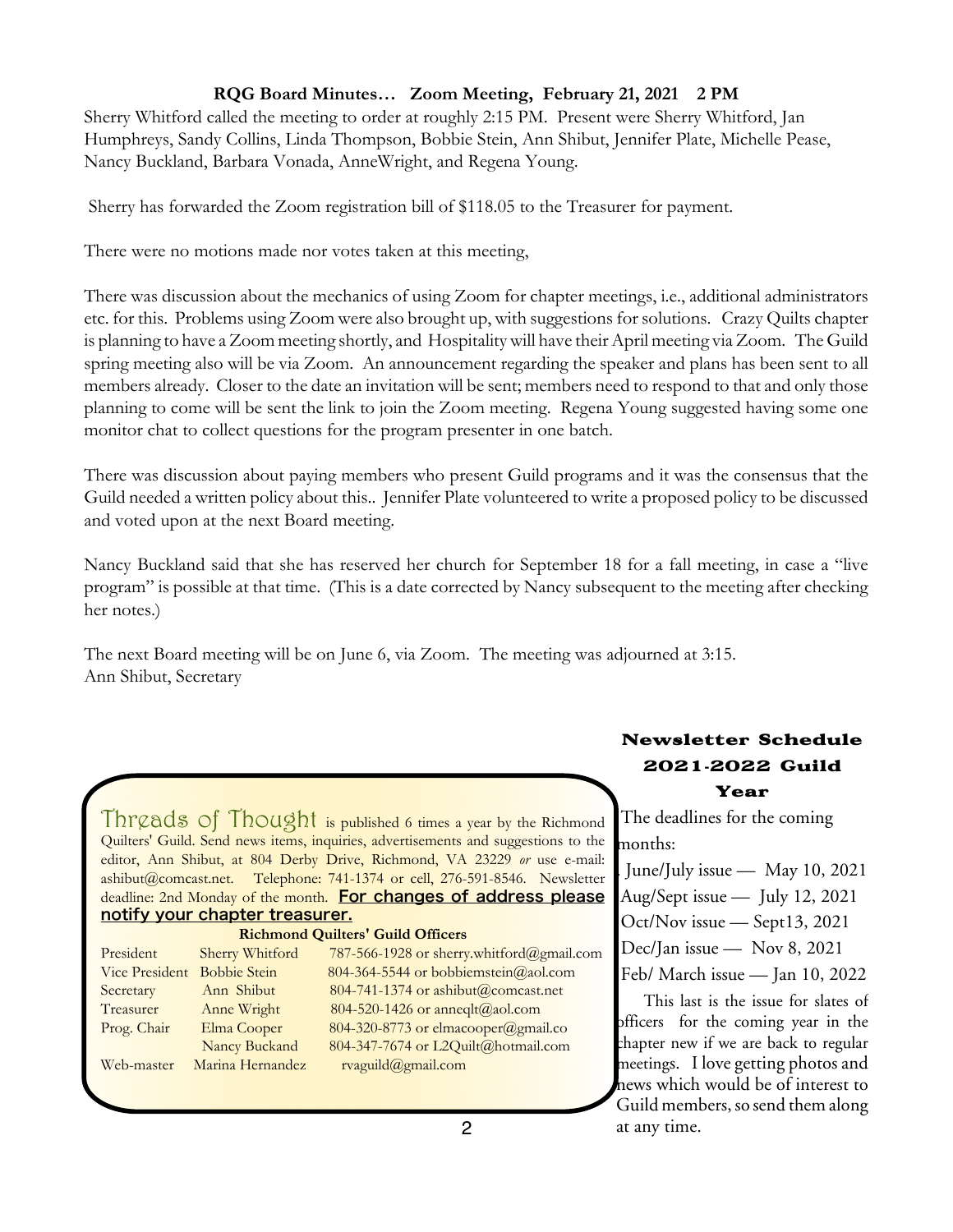# Chapter News

## Crazy Quilters

This chapter has continued making charity quilts, and has been donating them to Hilliard House, a short-term shelter for families and teens in Henrico Chapter. You can Google it to find out more.

### Bits and Pieces

While Bits and Pieces has not had inperson meetings, we have continued to collect charity items throughout the months.



November/December - We collected about 24 baby quilts for donation to VCU Neonatal intensive care unit to be used to cover the isolates from the bright light and for baby to take home.

February - We collected 39 fleece blankets for donation to the VCU Massey Cancer Center for adult use.

Throughout the year, we continue to collect fabric, distribute kits to complete and then donate for pillowcases to the children's hospital, NICU baby quilts, full sized quilt tops for the Lutheran World Relief mission, as well as donating dog and cat beds to animal rescue, along with dog scarves! We are also collecting quilt blocks for kits that will be for sale at the Richmond Quilt show to benefit the charity booth. Our members also continue to donate many masks, miscellaneous items and quilts personally on their own. *Anna Williams*

#### James River Heritage



From my windows I can see subtle signs of

spring approaching in my yard. The

daffodils have sprouted and with that the promise of warmer weather is ahead.

Our meeting in person is still on hold, a virtual meeting for April is in the works.

A mystery quilt was started this month. Check your email for the instructions.

Happy Quilting, *Frances Engesser*

**Hospitality**<br>The April meeting of the Hospitality Chapter will be greeting one another on Zoom!



Thanks to Richmond Quilt Guild's

purchase of a Zoom subscription and President Sherry Whitford as the host, we will be able to have our first meeting in a year on Wednesday, April  $7<sup>th</sup>$  at 10 a.m.

Hospitality members will receive an email with an invitation to the meeting, in the same way we have been invited to the Spring Guild meeting. So Hospitality members be checking your email beginning March 21<sub>s</sub>. Show and Tell here we come! *Sandy Collins*, President

### Piecemakers

President, Jan Humphreys



#### WE Quilt

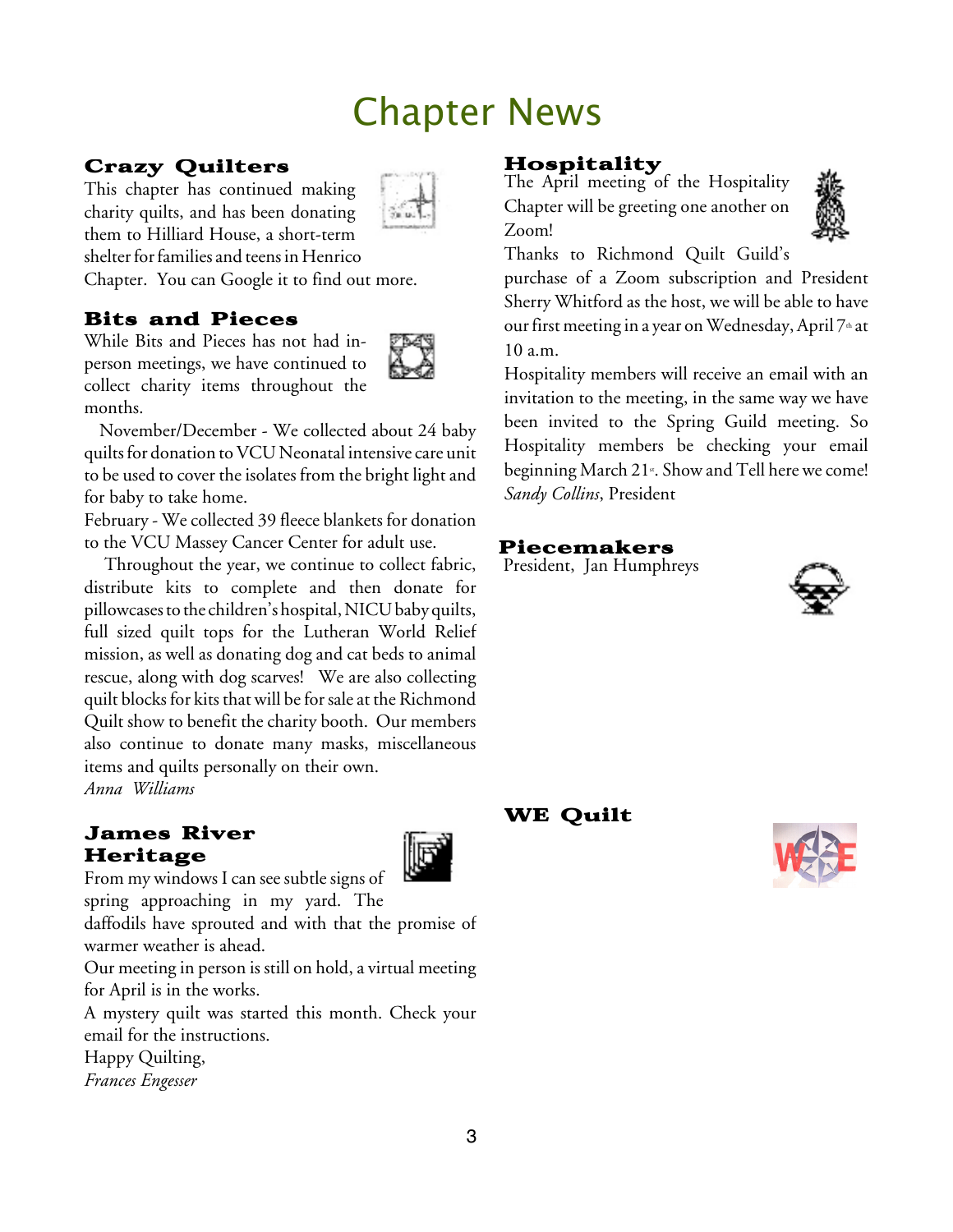#### Needlework History Notes from the TOTeditor

For the past couple of years I wrote a series of article for *TOT* based on information from a book about colors given to me by my middle granddaughter. This past Christmas my youngest granddaughter (who works at the Valentine Museum) gave me a book purchased in their gift shop which has inspired me to write about it. The book, by Clare Hunter, is T*hreads of Life: A History of the World Through the Eye of a Needle.* As the title indicates the book tells in an entertaining way how "the language of sewing" has been used through the ages to make women's voices heard.... and in some cases, men's voices as well. Since it deals with all forms of stitchery not everything relates to quilting and quilters, but I learned some





small section of the tapestry

amusing facts which I think you might find of interest and I'll write a little bit each issue about them.

interesting and sometimes

Ms. Hunter is a Scotswoman who has been sewing since childhood and is especially noted as a banner maker for all sort of occasions and groups. She has organized the book by chapters whose titles show how stitchery has been used: Unknown, Power, Frailty, Identity, Connection, Journey, Protest, Loss, Community, Art, Work, Voice, etc. The first chapter - Unknown, deals with the Bayeux tapestry. Of course this is not a quilt, but its detailed and amazing design

and work has been treasured for centuries. Actually, it is not a tapestry, but an embroidery. Limited by having only four colors to work with — red, blue, green and yellow, — and limited amounts of yarn, the stitchers used

only four kinds of stitches to create this work which includes 632 men, over 200 horses, 55 dogs, more than over 500 other animals and birds… and only 6 women.

Internationally known stitcher and quilter, Pam Holland, became very interested in the Bayeaux tapestry and has been working to recreate it as a quilt. If you search the internet you can findwhereshetells of howshe has gone about this for the past 7 years! It is fascinating. She has done deep research into this amazing creation whose maker(s) are unknown, has visited the tapestry and studied it in depth and



Pam's drawings as she works on her reproduction

has documented all of this for us to read about, learn from, and generally be amazed at all she has accomplished so far… at the same time maintaining until Covid interrupted it, a full schedule of traveling the world to teach quilting, applique and design. She offers photographs of thework doneso far. Check it out.(Search for Bayeaux tapestry + Pam Holland)

Next issueI'll tell you what I learned from *Threads of Life* about Isaac Singer… the man who brought thesewing machine into just about every home.